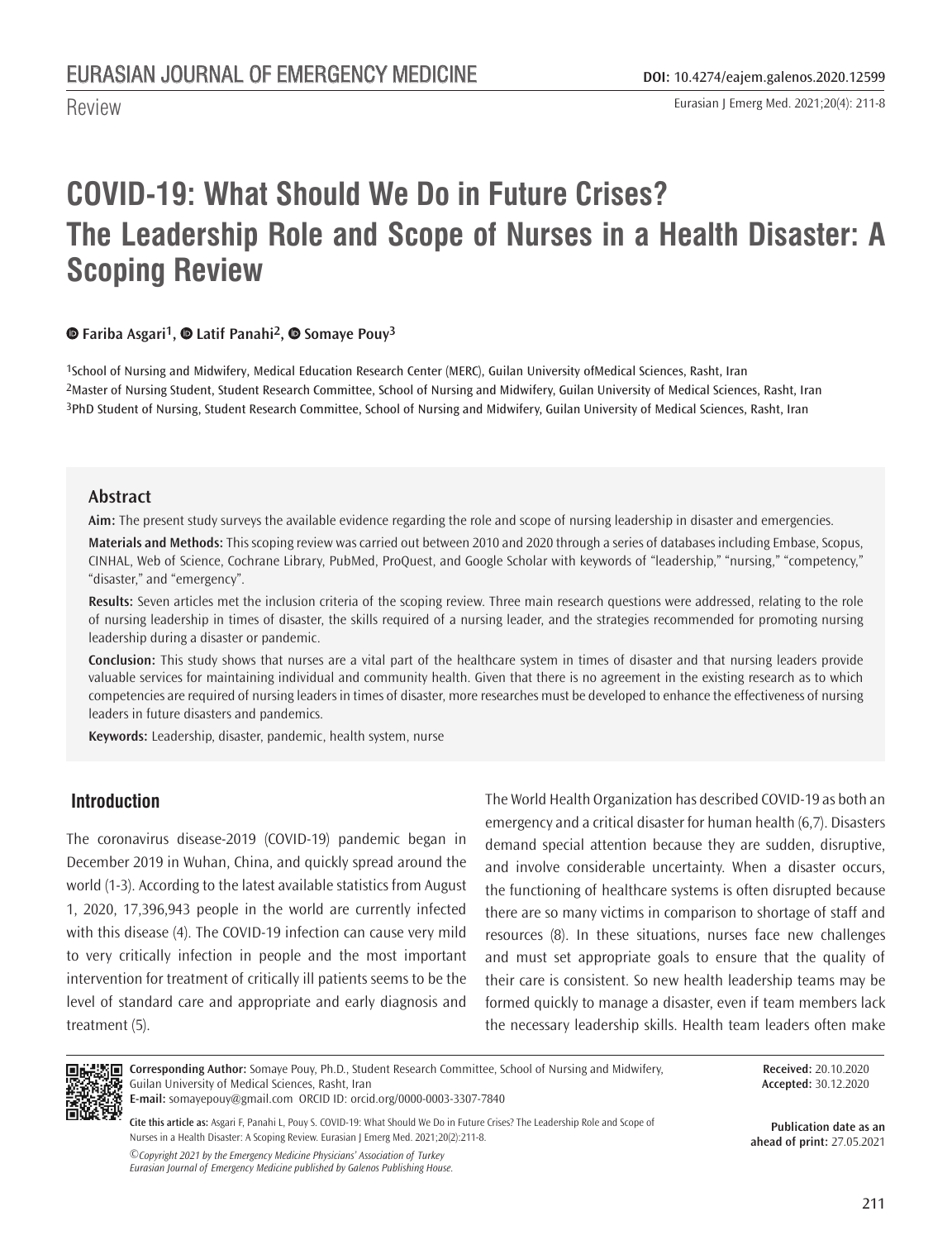quick decisions without having the required facilities available (9). In times of extreme stress, leaders must be able to identify the disaster, make effective decisions, develop appropriate communications, and balance existing resources—all despite a lack of time and information. Throughout history, leaders in healthcare systems have not performed well in response to complex and sudden disasters like the Anthrax epidemic in 2001 or H1N1 in 2009.

To some extent, this has resulted from a lack of standard protocols (10). In healthcare teams, nurses are at the front line of care, providing a wide range of services in critical situations and with limited resources; they are recognized as first responders, care providers, and service and information coordinators (9). The importance of nurses is evident in a disaster, as nurses make up the most substantial proportion of the healthcare community providing care (11). Therefore, effective leadership is especially crucial in preparing for disasters. Disaster leaders can only be successful if they have the necessary skills and abilities to manage the situation. The COVID-19 pandemic has forced nursing leaders to take a new approach because of changes in emergency care quality, workload, lack of staff availability, and special needs for coordination and management (12). Given that there have been several gaps in effective leadership in nursing during disasters such as COVID-19 pandemic, the present study is designed to provide evidence of nursing leaders' roles and scope and provide the necessary tips for improving effective leadership during a disaster.

# **Materials and Methods**

In the present study, the Scoping review approach was used to identify nursing leadership during disasters. Scoping review is a study that examines the domain and the extent of a particular topic in different literatures. Using this type of study, we will be able to examine newly available evidence about a specific topic (13). In this study, Joanna Briggs Institutes' protocol for scoping reviews was used to design and conduct this study (14).

## **Determining Research Questions**

The research questions in this study were based on Joanna Briggs Institute's guidelines, which is specifically designed for scoping review studies. PCC mnemonic means 'Population, Concept, and Context', which is specifically designed for scoping review studies and helps to adjust the research question according to the title of the research, purpose and inclusion criteria of the study (15). For this purpose, the main keywords used in this study based on PCC format were: nurse (person), the role of nursing leadership or the role of the nurse in disaster leadership or the main skills of nurses in the role of disaster leadership (concept) and disaster (context) (Table 1).

#### **Data Collection**

In the present study, a comprehensive search was done in medical databases including Embase, Scopus, CINAHL, Web of Science, Cochrane library, PubMed, ProQuest, and Google Scholar with the keywords according to the MesH and also through manual searching in library books, dissertations and related journals from 2010 to 2020.

In scoping review studies, the inclusion and exclusion criteria are usually selected based on the characteristics of PCC (person, concept, and context) and the type of published studies. Therefore, in this study, the inclusion criteria were any qualitative full-text articles related to the role of nursing leadership during disasters and pandemics that have been published in English language. Exclusion criteria were articles that focused on nursing leadership in non-crisis situations, as well as articles that have been published as a letter to the editor, correspondent, quantitative study or those that we did not have access to their full text.

In this study, Joanna Briggs Institute's (2017) guideline was used to gather available evidence. According to Joanna Briggs Institute's (2017) guideline, a three-step approach including initial search in at least two databases to identify keywords, a comprehensive search in databases, and additional searches in the list of

| Table 1. PCC, terms and keywords used in present study |                                         |                                          |  |  |  |  |  |
|--------------------------------------------------------|-----------------------------------------|------------------------------------------|--|--|--|--|--|
| <b>PCC</b>                                             | <b>Terms</b>                            | Keywords                                 |  |  |  |  |  |
| Population                                             | <b>Nurses</b>                           | Nurse<br><b>Nurses</b><br><b>Nursing</b> |  |  |  |  |  |
|                                                        | Nursing leadership                      | Leadership<br>Management<br>Competencies |  |  |  |  |  |
| Concept                                                | Nursing leadership role                 |                                          |  |  |  |  |  |
|                                                        | Main competency of nurses in leadership |                                          |  |  |  |  |  |
|                                                        | Emergency situation                     | Disaster                                 |  |  |  |  |  |
| Context                                                | Disaster condition                      | Emergency                                |  |  |  |  |  |
| PCC: Population, concept, and context                  |                                         |                                          |  |  |  |  |  |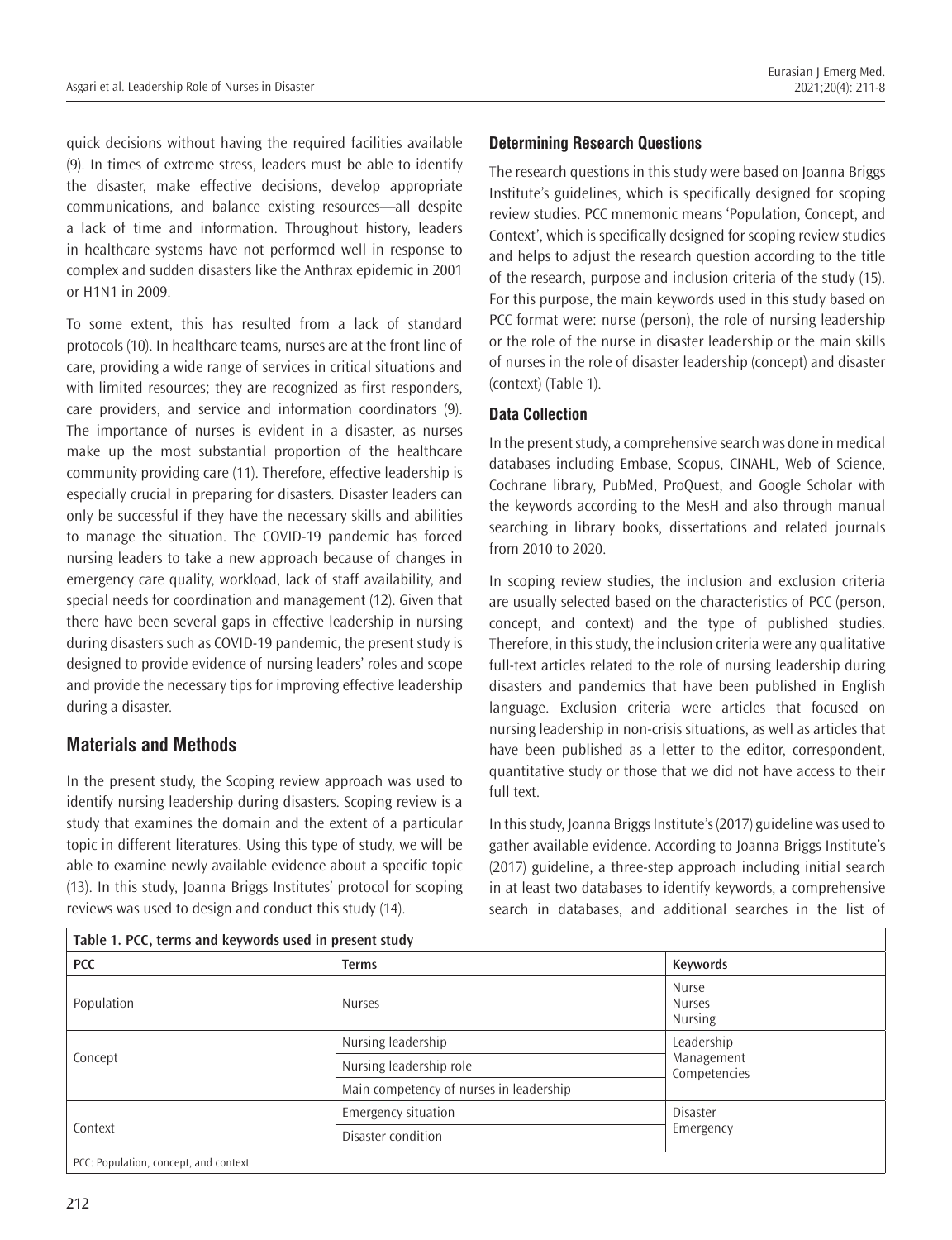article's references was performed (15). The search process in various databases is provided in the Preferred reporting items for systematic reviews and meta-analyses (PRISMA) flow chart (Figure 1). The characteristics of included studies are presented in Table 2. In order to assess quality of evidence, we used GRADE evaluation as high (there is a lot of confidence that the true effect lies close to that of the estimated effect), moderate (there is moderate confidence in the estimated effect: The true effect is likely to be close to the estimated effect, but there is a possibility that it is substantially different), low (there is limited effect in the estimated effect: The true effect might be substantially different from the estimated effect), very low (there is very little confidence

in the estimated effect: The true effect is likely to be substantially different from the estimated effect) (16,17).The results of GRADE evaluation are presented in Table 2.

## **Data Analysis**

In this study, Bengtsson's approach to inductive content analysis was used to ensure the precise and objective interpretation of the texts. First, the articles were read carefully several times, and the answers to the research questions were extracted (18). From these answers, semantic units, codes and categories were identified.



Figure 1. Preferred reporting items for systematic reviews and meta-analyses (PRISMA) n: Number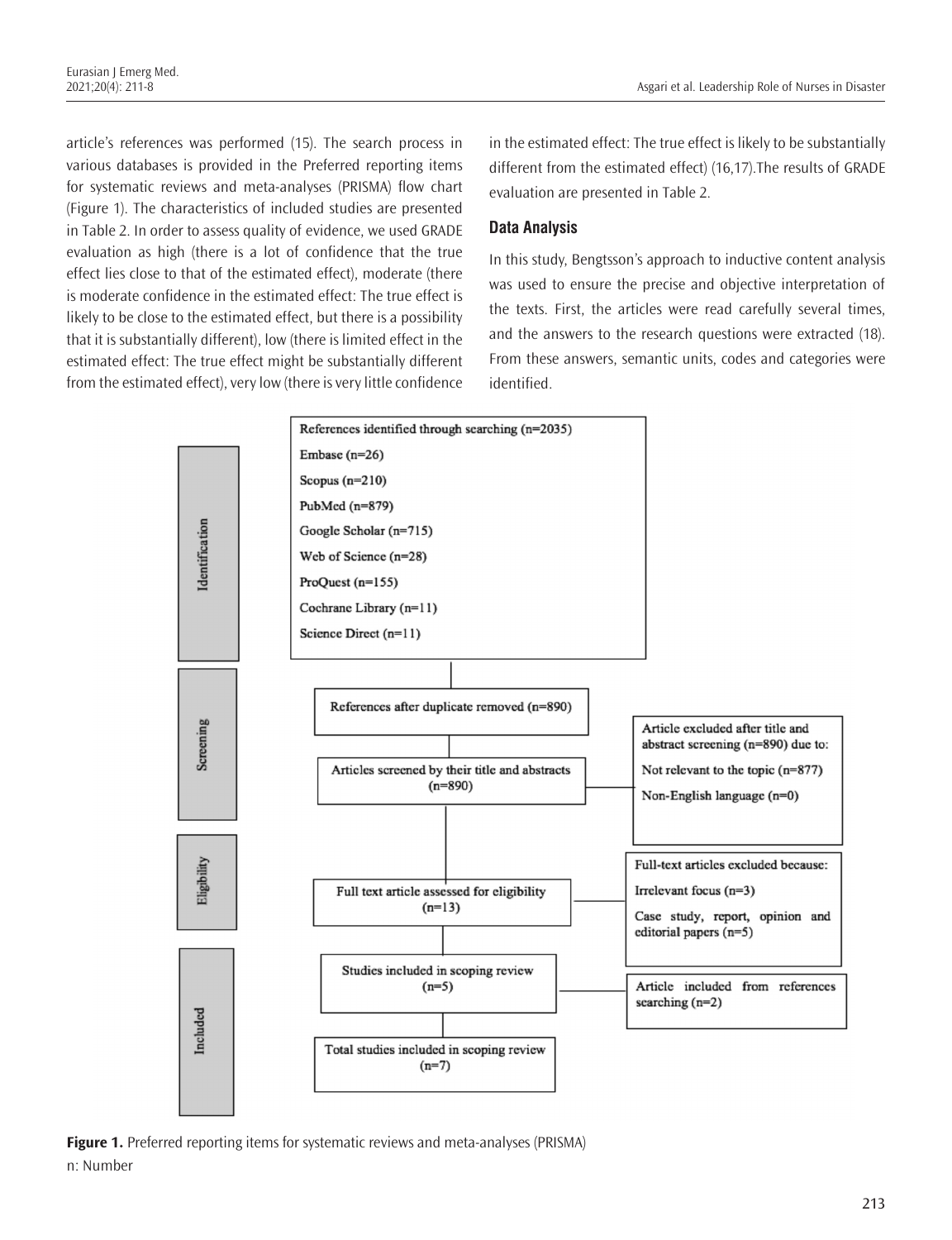| n              | Author, year                        | <b>Title</b>                                                                                                      | Country    | Sample size                                       | <b>Study design</b>                                                                | <b>Key findings</b>                                                                                                                     | <b>GRADE</b><br>evaluation |
|----------------|-------------------------------------|-------------------------------------------------------------------------------------------------------------------|------------|---------------------------------------------------|------------------------------------------------------------------------------------|-----------------------------------------------------------------------------------------------------------------------------------------|----------------------------|
| 1              | Veenema et al.<br>2016. (25)        | Nurses as Leaders in<br>Disaster Preparedness and<br>Response-A Call to Action                                    | UK         | 14 interviews, 70<br>workshop and<br>participants | Qualitative study<br>and systematic<br>literature review                           | The role of nurses in<br>times of crisis is very<br>broad, and the role of<br>nursing leaders needs<br>to be enhanced.                  | Moderate                   |
| 2              | Thobaity et al,<br>2017. (24)       | What are the most<br>common domains of the<br>core competencies s of<br>disaster nursing? A scoping<br>review     | Australia  | 200<br>questionnaires                             | Qualitative study<br>and Scoping review                                            | In this study, some<br>tools have been<br>designed to measure<br>and examine the<br>skills of nursing<br>leaders and their<br>barriers. | Moderate                   |
| 3              | Roberta, 2017.<br>(21)              | Society for the<br>advancement of disaster<br>nursing: Exploring the<br>path to excellence                        | <b>USA</b> | None                                              | Policy analysis of<br>present condition<br>of disaster<br>leadership in<br>nursing | It is essential that<br>nursing care in<br>crisis situations is<br>precisely defined and<br>explained.                                  | Low                        |
| $\overline{4}$ | Pourvakhshoori<br>et al, 2017. (23) | Nurse in limbo: A<br>qualitative study of<br>nursing in disasters in<br>Iranian context                           | Iran       | 15 participants                                   | Qualitative study                                                                  | It is well mentioned<br>about the main skills<br>of nurses in crises.                                                                   | Moderate                   |
| 5              | Loke et al, 2014.<br>(35)           | Nurses' competencies<br>s in disaster nursing:<br>Implications for<br>curriculum development<br>and public health | <b>USA</b> | 45 participants                                   | Qualitative study                                                                  | Leadership skills are<br>one of the main skills<br>for nurses in times of<br>crisis.                                                    | Moderate                   |
| 6              | Beiranvand et<br>al, 2014. (36)     | Disaster nursing in<br>Iran: Challenges and<br>opportunities                                                      | Iran       | 32 articles                                       | Qualitative<br>study, systematic<br>literature review                              | There are many tips<br>for nursing leaders in<br>disasters that need to<br>be considered.                                               | Moderate                   |
| 7              | Veenema et al.<br>2016. (24)        | Exploration and<br>development of<br>standardized nursing<br>leadership competencies s<br>in disasters            | <b>USA</b> | 22 articles                                       | Qualitative<br>study, systematic<br>literature review                              | There are many tips<br>for nursing leaders in<br>disasters that need to<br>be considered.                                               | Moderate                   |

# **Results**

Seven articles were included in this scoping review. Based on the research questions, the results of the analysis were separated into three categories: reasons for choosing nurses to lead in times of disaster, the skills required of nursing leaders in times of disaster, and ways to improve the performance of nursing leaders in times of disaster.

#### **Reasons for Choosing Nurses to Lead in Times of Disaster**

# **A: Nurses make up a large part of the healthcare workforce and play a significant role in providing care**

According to a study by Edmonson et al. (19), nurses make up the largest workforce in any country's healthcare system. Numerous studies report that their presence and their leadership are vitally important in times of health disaster. White et al. (20) note that providing leadership is among a nurse's primary roles, and that nursing leadership is central to the healthcare systems of countries facing health crises. The role of a nurse in leading a health disaster may include planning, preparing, managing problems, coordinating, and supervising care to ensure that it provide in highest quality. Evidently, a significant amount of knowledge is requisite under such circumstances. Effective nursing leadership also motivates other nurses to perform their tasks correctly and efficiently (21); in this regard, supporting, informing, and coordinating a nursing workforce are additional responsibilities borne by nursing leaders under disaster conditions (22). According to Ahmadi et al. (23), nursing leadership during disasters demands a strong knowledge of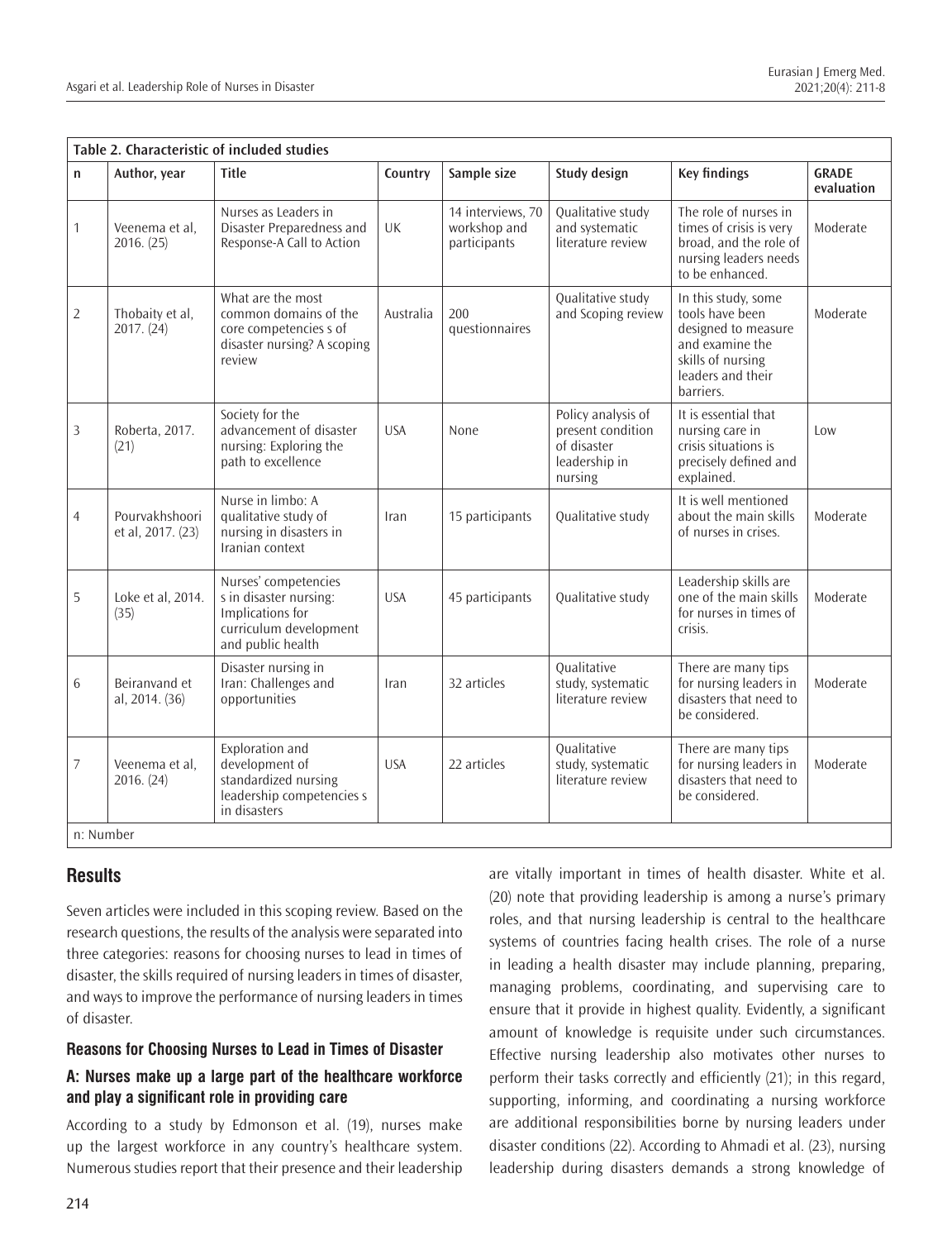care, communication skills, problem-solving, teamwork, and the ability to manage resources. Given that nurses account for the largest number of workers in our healthcare system, their role in times of disaster is critical (23). As stated by Veenema et al. (24), nurses are a pillar of care in healthcare systems, and they play a crucial role in leading the workforce in times of disasters.

### **B: Nursing leadership in times of disaster benefits the population in numerous ways. Leadership is a central component of nursing.**

Nurses are highly knowledgeable and bring a wide range of leadership skills to disaster situations. In general, any nurse who is directly or indirectly involved in patient care develops some degree of nursing leadership. Basic nursing leadership skills include communication and coordination, the ability to lead, monitor, and manage; and the ability to provide holistic patient care (25).

### **C: Unexpected events and disasters reveal the need for leadership in the healthcare system.**

Research suggests that disasters are occurring with increasing frequency each year. Such unpredictability has created a special need for nursing care. Today, we are facing crises of globalization and population growth (19). Roberta et al. (21), emphasize the special need for nursing leadership in such times. They note that the increasing number of crises at the international level increases the demand for nurses skilled in the preparation, supervision, and provision of care (21).

#### **E: Nurses are highly skilled in care and disaster leadership.**

Nurses offer excellent leadership in times of crisis, in part because of their managerial skills and their extensive knowledge in the field of care. They play an integral role in crisis management in the home, in the community, in their workplaces, and at the scene of a disaster. They also make up the largest proportion of workers in the healthcare system. Various researchers have acknowledged that employing nursing leaders is critical in communities experiencing crises (22). Given that crises can occur at any time, the presence of nurses with appropriate leadership skills is essential. Their role is to plan and prepare for major health crises and to provide quality care to victims. Nursing leaders contribute to crisis management by providing information, supporting other nurses, and coordinating care (20).

#### **Nursing Leaders' Competencies During Disasters**

In this section, the skills required of nursing leaders in disasters are presented according to the second research question, with support from relevant literature. Unfortunately, we find the lack of agreement among academics as to which competencies are central to nursing leadership.

## **Lack of Agreement Regarding Nursing Competencies During Disasters**

A review of the literature reveals that competency-based leadership and training are relatively new concepts within the past ten years. However, this hardly justifies a failure to define the core skills required of nursing leaders in times of disaster (22). Numerous studies suggest that nursing students and even nurses are not adequately prepared to respond to disasters (16,21). Given the broad scope of disaster research, the focus on nurses and their role in disasters has been underestimated. More attention must be paid to this specific area (26).

Unfortunately, little research has been done to date on the basic skills required of nursing leaders (24,26). Veenema et al. (26), note that no study has yet identified nursing leaders' core competencies; though, they also acknowledge that nursing leadership in times of disaster is a new issue requiring special development and attention (18).

# **The Skills Required of Nursing Leaders in Times of Disaster A: Communication skills**

The primary role of nursing leaders is to maintain security and answer to the needs of nursing staff and patients in times of disaster. To do this effectively, nursing leaders must be skilled in maintaining patient safety, coordinating, communicating, and working with a team (19,20). The ability to communicate both with patients and with colleagues—is imperative (25). The scoping review conducted by Thobaity et al. (26) supports this idea.

#### **B: Collaboration, coordination and teamwork skills**

Skills in collaboration, coordination, and teamwork are also central for nursing leaders in times of disaster. The ability to communicate with others and maintain effective and efficient relationships is particularly important. Nursing leaders must also provide guidance to staff who face multiple challenges in a disaster (19). The unpredictability and dynamicity of such circumstances demand special attention, response, and coordination among all policymakers and leaders (27), as timely communication can prevent the spread of rumors. Nurse leaders use coordination and cooperation skills through teamwork, hazard prevention, patient prioritization, and resource distribution (24).

#### **C: Personality traits (e.g., adaptability in unstable conditions)**

To lead in times of disaster requires certain personality traits. Studies suggest that the characteristics of nurses assigned as disaster leaders include a calm personality, professionalism, skillfulness, self-confidence, outward confidence, and courage; these traits promote appropriate performance in healththreatening situations (27). Veenema et al. (25), highlight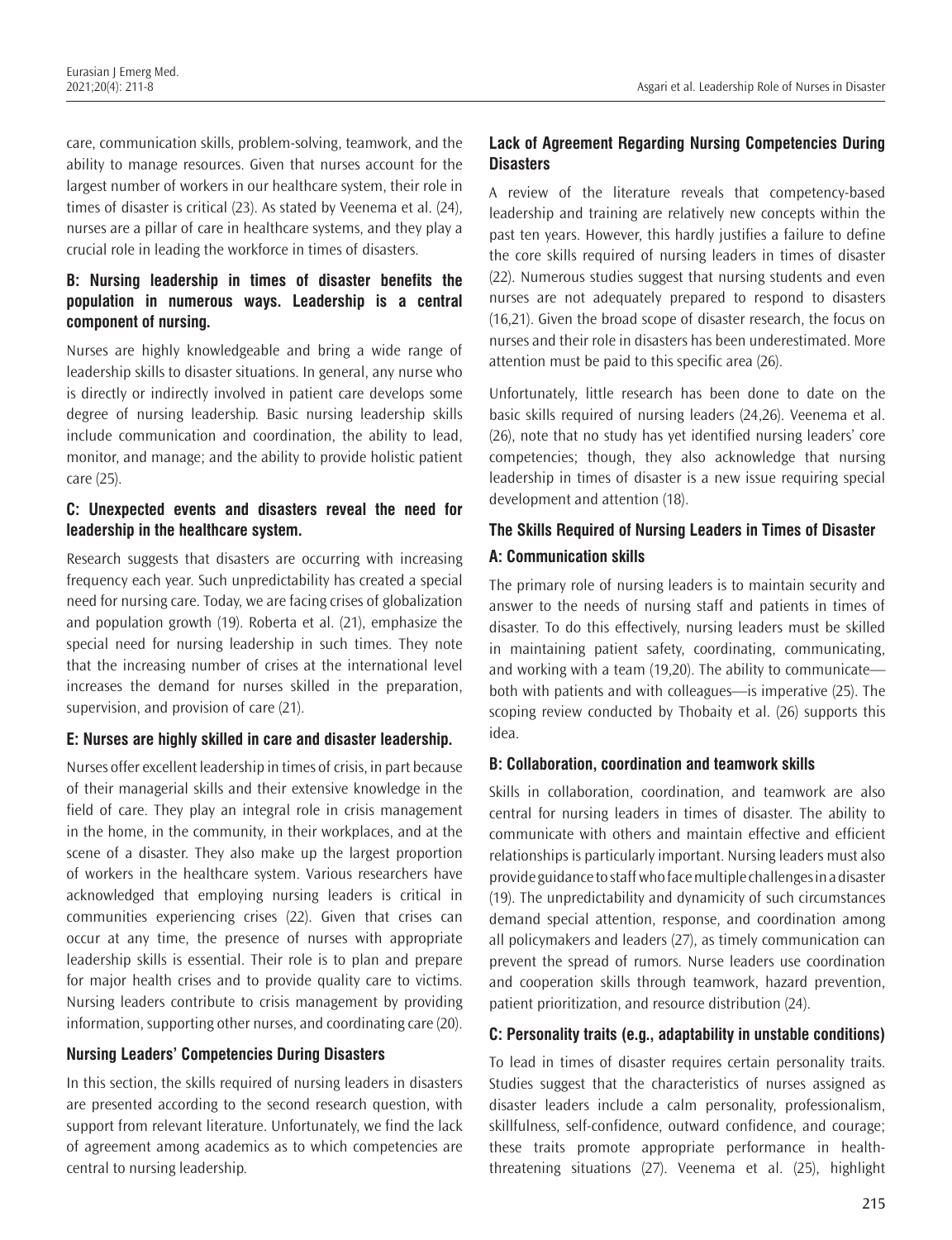physical abilities, independence, a calm and decisive personality, emotional intelligence, and analytical abilities as core competencies.

#### **D: Decision-making ability**

Given the nature of crises and disasters, decisions made under these conditions have particular significance. Nursing leaders must be able to make quick decisions to save lives. According to Samuel et al., good decision-making skills are among the most essential characteristics of leaders in times of disaster (20).

#### **E: Critical thinking**

One of the most important skills for nursing leaders in times of disaster is critical thinking (19,28). Critical thinking is the ability to pay attention to, interpret, and analyze situations and relationships critically (19). Nursing leaders must be able to access information with ease and promptly make it available to policy makers (20).

#### **F: Emotional intelligence and humanity**

In life-threatening disasters, emotional intelligence and humanity are essential to leadership. Nursing leaders use these characteristics when assessing and managing critical situations. Effective disaster planning and evaluation rely on the emotional intelligence of leaders (24).

## **G: Ethical principles, work commitment, and adherence to the goals and vision of the organization**

Nurses in leadership roles are expected to have clearly defined work perspectives (19). In addition, they must make ethical and values-based judgments in times of disasters. Nursing leaders must have moral convictions; they must be able to choose the best path in a moral dilemma (25) and perform humanitarian and ethical duties when dealing with the victims of a disaster (27).

# **H: Planning**

Another core competency of a nursing leader is the ability to plan for disaster management and ensure preparedness. Communicating such plans to their organization, educating staff members and patients, assigning immediate-response groups, supporting nursing staff in their patient care, and managing costs are all important considerations. Nurse leaders must coordinate these efforts in order to prepare an effective disaster management strategy (29).

## **Ways to Improve the Performance of Nursing Leaders in Times of Disasters**

In this section, we discuss ways to improve the performance of nursing leaders in times of disasters based on the selected literature.

## **A: Lack of rigorous research**

Research on disaster leadership is being conducted in the health sciences and various other fields around the world (20); however, nursing leadership in disasters—a broad and valuable field—has not yet been the subject of extensive study (25). Further research is needed about the roles, abilities, and skills of nursing leaders in disasters (20).

#### **B: Evidence-based skills and education**

Given the increasingly valuable role of nurses in disasters worldwide, additional attention must be paid to the training and skills necessary for nursing leadership in disasters (30). Everchanging educational curricula must shift to an evidence-based model and focus on nurse leaders in disasters (25,30).

## **C: Inadequate recognition of nurses as leaders in disasters**

Little acknowledgment has been given to nurses for their effective disaster leadership; in fact, nurses themselves admit that they do not have sufficient preparation or knowledge to manage disasters. Their unpreparedness limits their ability to respond effectively and may impact patients' health outcomes. Therefore, the role of nursing leaders in disasters should not be overlooked.

# **Discussion**

Nurses are the frontline workforce that provides a wide range of emergency care, rehabilitation, treatment, promotion, and preventive care for individuals, families, and communities. Nurses account for a significant proportion of the workforce managing crises and disasters, many stakeholders and policymakers fail to recognize the potential of nursing leadership in this area (23,30).

In a review of the literature, no consensus was found regarding the core competencies of nursing leaders in times of disaster; so far, no integrated standard has been designed for this purpose. The core competencies have thus been reported very differently in published articles. Even those articles that propose core competencies for nurses in times of disaster fail to consider nursing leaders.

Among a nursing leader's most important skills is the ability to plan in a disaster. Planning requires knowing the location, type, and nature of the disaster and determining effective solutions to control it. If nursing leaders are aware of the purpose and content of a disaster management plan, then they can manage a disaster effectively.

Another vital skill is the ability to cooperate and communicate with other team members. All nursing leaders require communication skills to effectively coordinate the members of their team, especially in times of disaster. Studies suggest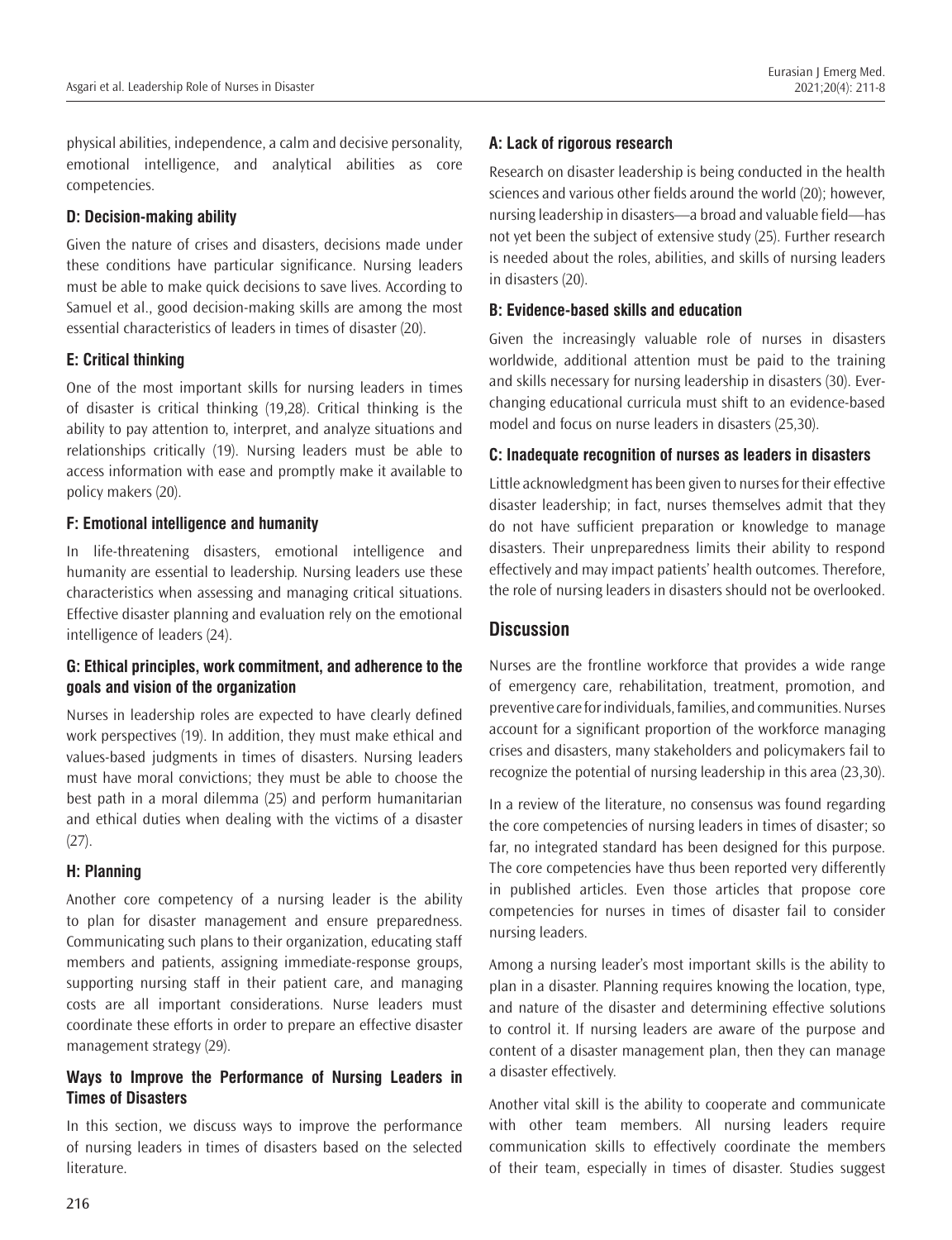that most hospitals rankly poorly in terms of communication, coordination, strength, common language, and disaster management training.

Another critical skill for nursing leaders is ethical commitment and work commitment. Nursing leaders must be able to identify and manage ethical challenges that arise in times of disaster and during regular care.

Critical thinking is also a core competency for nursing leaders (19,28). In times of disaster, they must be able to access information with ease and promptly make it available to policy makers (20). Nursing leaders must also interpret and synthesize information from different sources (19). Studies show that critical thinking in nurses improves with experience and age and that critical thinking related to disaster management is markedly better with experience (31,32).

Emotional intelligence is imperative to leadership in a disaster. Because nurses encounter different levels and types of emotions when dealing with the complex needs of each patient, they must be able to manage and understand emotions. Emotional intelligence allows nursing leaders to think clearly under challenging circumstances, avoid wasting time due to anger, anxiety, and fear, and calm the troubled minds of others easily (33).

Our study confirms that nurses play a critical role in disasters, especially in leadership roles. Despite their leadership skills and knowledge, however, nurses are often paid little attention by policy makers (19,20,25). However, the literature remains inconsistent in terms of what those skills are, and organizations have defined their own core competencies for nursing leaders based on their needs and contexts; as such, no universal skills have been defined (34) and there are lack of evidence-based standards contributes to this problem (24).

Based on our review of the literature, we are unable to determine the core competencies required of nursing leaders in disasters. One reason for the lack of consensus around nursing leadership skills is the general apathy toward the topic in both the scientific and professional communities (35,36).

The widespread unpreparedness of nursing leader's points to a need for appropriate education. The results of this study suggest that evidence-based research should be conducted to respond effectively to disasters and to determine the core competencies of nursing leaders. Also, it is suggested that preparedness in disasters included in the nursing curricula and support nurses' participation in disaster workshop and maneuvers.

As disasters continue to increase in frequency and present health risks worldwide, this research is of particular importance. Indeed, existing articles—even in the field of nursing—have failed to address the role of nursing leadership in disasters. While it may be a small consideration in the greater context of nursing, the scale, threat, and complexity of disasters—difficult though they may be to measure, assess, or predict (20)—are undeniable. Therefore, further research must be conducted to determine the essential skills that all disaster leaders need.

#### **Study Limitations**

This study was designed as a scoping review. It is worth noting that most articles reviewed in this study were from the USA; few articles have been written about the leadership of nurses in disasters in different countries and contexts. Additionally, a limited number of articles focused specifically on nursing leadership in disasters; most referred more generally to the roles of nurses and leaders in crises. The content analysis used for extracting categories and selecting appropriate words was developed by non-native English speakers, which may also impact the reliability of the study.

#### **Conclusion**

Nurses are central to the healthcare system in times of disaster, and they play a key role in patient care. Effective leadership is essential for nurses in times of disaster. Observing the gaps in nursing leadership in situations like the COVID-19 pandemic highlights the importance of effective planning. To ensure that nurses can provide the best care possible, we must take into account their physical and mental health. Additionally, we should incorporate more robust disaster management programs into their nursing school curricula.

#### **Acknowledgement**

This study had been approved by Student Research Committee of Guilan University of Medical Sciences (registered number: 99112004) and authors are thankful for support of us.

#### **Ethics**

**Peer-review:** Externally peer-reviewed.

#### **Authorship Contributions**

Surgical and Medical Practices: F.A., L.P., S.P., Concept: F.A., L.P., S.P., Design: F.A., L.P., S.P., Data Collection and/or Processing: F.A., L.P., S.P., Analysis and/or Interpretation: F.A., L.P., S.P., Literature Search: F.A., L.P., S.P., Writing: F.A., L.P., S.P.

**Conflict of Interest:** No conflict of interest was declared by the authors.